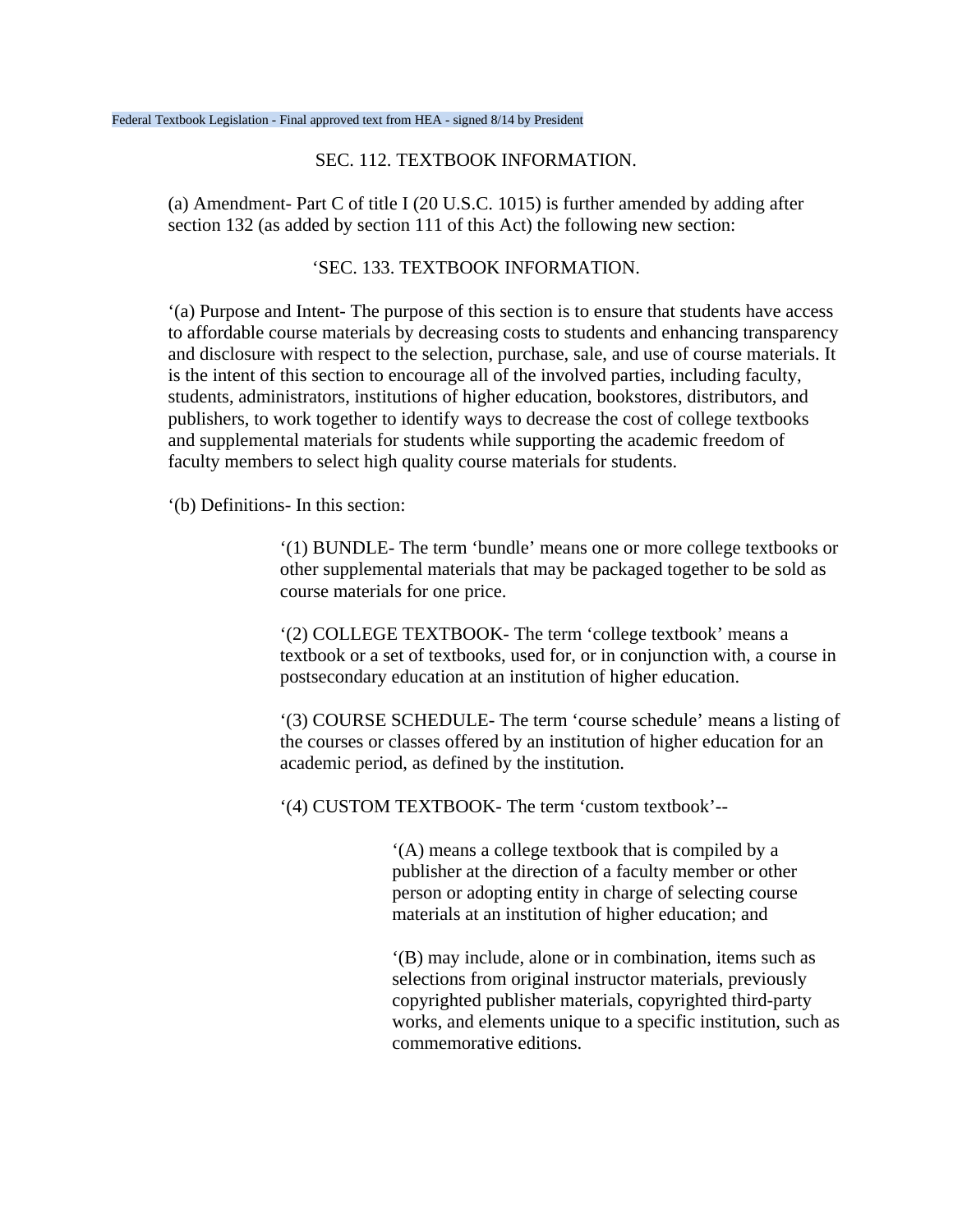'(5) INSTITUTION OF HIGHER EDUCATION- The term 'institution of higher education' has the meaning given the term in section 102.

'(6) INTEGRATED TEXTBOOK- The term 'integrated textbook' means a college textbook that is--

> '(A) combined with materials developed by a third party and that, by third-party contractual agreement, may not be offered by publishers separately from the college textbook with which the materials are combined; or

> '(B) combined with other materials that are so interrelated with the content of the college textbook that the separation of the college textbook from the other materials would render the college textbook unusable for its intended purpose.

'(7) PUBLISHER- The term 'publisher' means a publisher of college textbooks or supplemental materials involved in or affecting interstate commerce.

'(8) SUBSTANTIAL CONTENT- The term 'substantial content' means parts of a college textbook such as new chapters, new material covering additional eras of time, new themes, or new subject matter.

'(9) SUPPLEMENTAL MATERIAL- The term 'supplemental material' means educational material developed to accompany a college textbook that--

> '(A) may include printed materials, computer disks, website access, and electronically distributed materials; and '(B) is not being used as a component of an integrated textbook.

'(c) Publisher Requirements-

'(1) COLLEGE TEXTBOOK PRICING INFORMATION- When a publisher provides a faculty member or other person or adopting entity in charge of selecting course materials at an institution of higher education receiving Federal financial assistance with information regarding a college textbook or supplemental material, the publisher shall include, with any such information and in writing (which may include electronic communications), the following: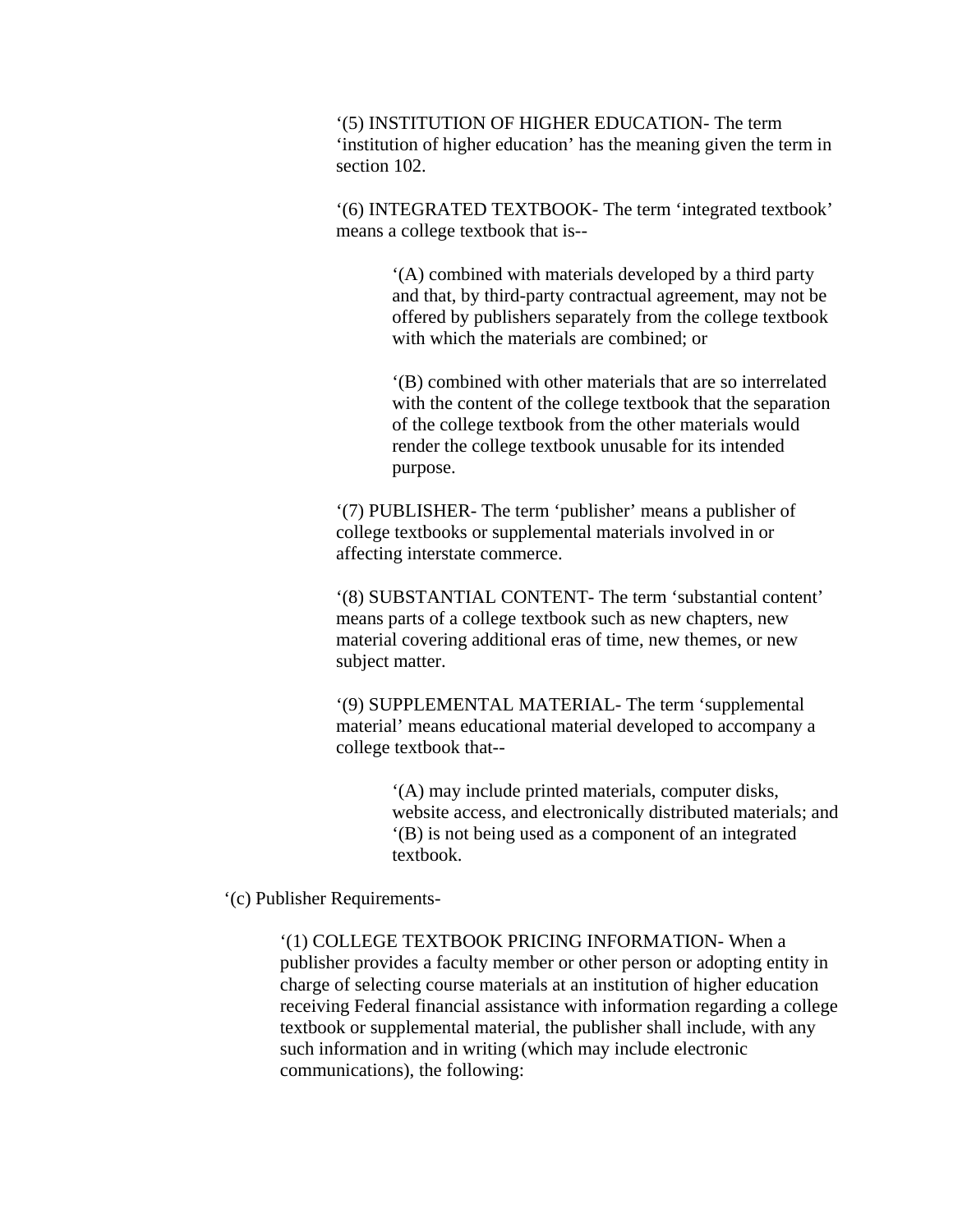'(A) The price at which the publisher would make the college textbook or supplemental material available to the bookstore on the campus of, or otherwise associated with, such institution of higher education and, if available, the price at which the publisher makes the college textbook or supplemental material available to the public.

'(B) The copyright dates of the three previous editions of such college textbook, if any.

'(C) A description of the substantial content revisions made between the current edition of the college textbook or supplemental material and the previous edition, if any.

'(D)(i) Whether the college textbook or supplemental material is available in any other format, including paperback and unbound; and

'(ii) for each other format of the college textbook or supplemental material, the price at which the publisher would make the college textbook or supplemental material in the other format available to the bookstore on the campus of, or otherwise associated with, such institution of higher education and, if available, the price at which the publisher makes such other format of the college textbook or supplemental material available to the public.

'(2) UNBUNDLING OF COLLEGE TEXTBOOKS FROM SUPPLEMENTAL MATERIALS- A publisher that sells a college textbook and any supplemental material accompanying such college textbook as a single bundle shall also make available the college textbook and each supplemental material as separate and unbundled items, each separately priced.

'(3) CUSTOM TEXTBOOKS- To the maximum extent practicable, a publisher shall provide the information required under this subsection with respect to the development and provision of custom textbooks.

'(d) Provision of ISBN College Textbook Information in Course Schedules- To the maximum extent practicable, each institution of higher education receiving Federal financial assistance shall--

'(1) disclose, on the institution's Internet course schedule and in a manner of the institution's choosing, the International Standard Book Number and retail price information of required and recommended college textbooks and supplemental materials for each course listed in the institution's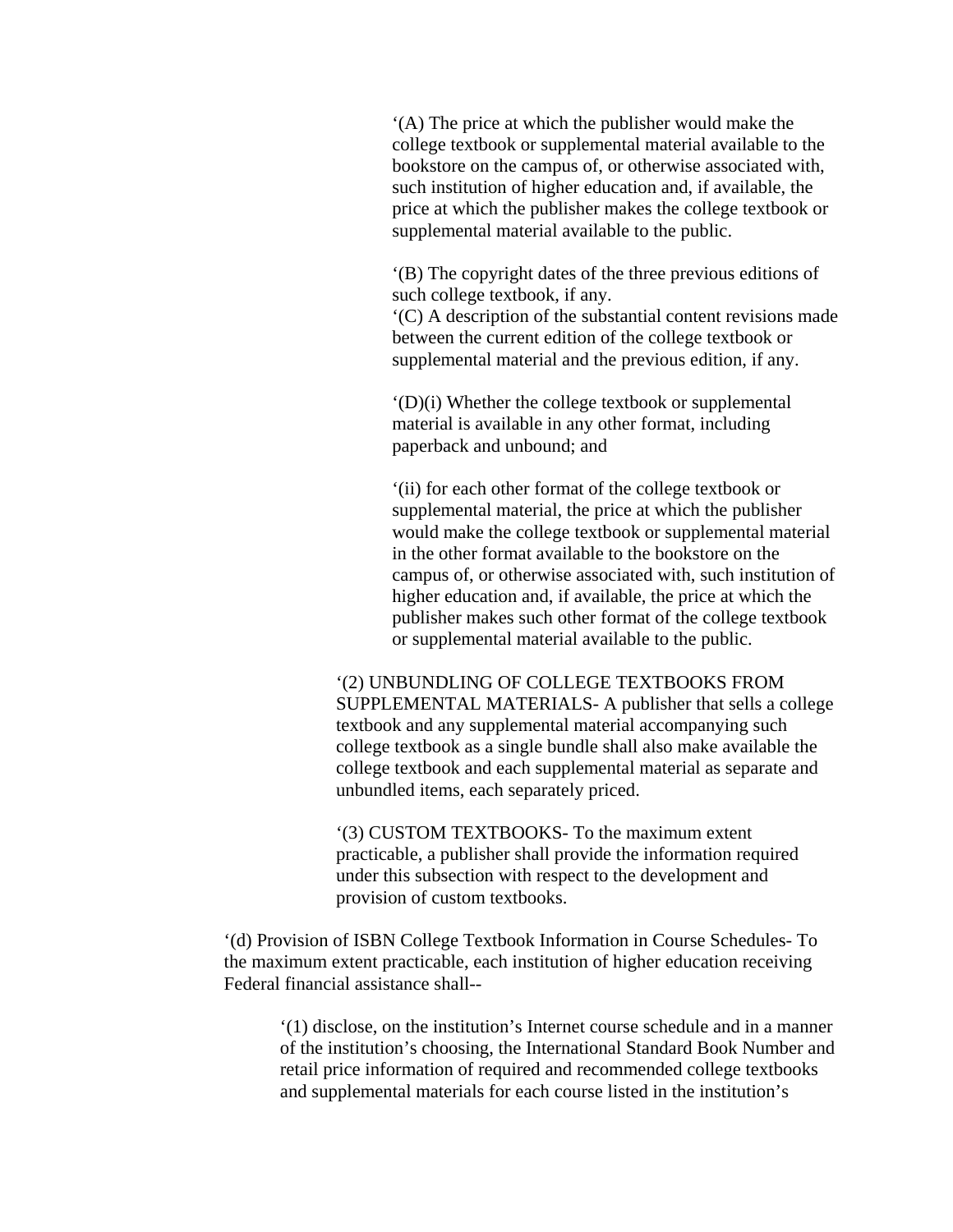course schedule used for preregistration and registration purposes, except that--

> '(A) if the International Standard Book Number is not available for such college textbook or supplemental material, then the institution shall include in the Internet course schedule the author, title, publisher, and copyright date for such college textbook or supplemental material; and

> '(B) if the institution determines that the disclosure of the information described in this subsection is not practicable for a college textbook or supplemental material, then the institution shall so indicate by placing the designation 'To Be Determined' in lieu of the information required under this subsection; and

'(2) if applicable, include on the institution's written course schedule a notice that textbook information is available on the institution's Internet course schedule, and the Internet address for such schedule.

'(e) Availability of Information for College Bookstores- An institution of higher education receiving Federal financial assistance shall make available to a college bookstore that is operated by, or in a contractual relationship or otherwise affiliated with, the institution, as soon as is practicable upon the request of such college bookstore, the most accurate information available regarding--

'(1) the institution's course schedule for the subsequent academic period; and

'(2) for each course or class offered by the institution for the subsequent academic period--

> $(A)$  the information required by subsection (d)(1) for each college textbook or supplemental material required or recommended for such course or class;

'(B) the number of students enrolled in such course or class; and

'(C) the maximum student enrollment for such course or class.

'(f) Additional Information- An institution disclosing the information required by subsection (d)(1) is encouraged to disseminate to students information regarding--